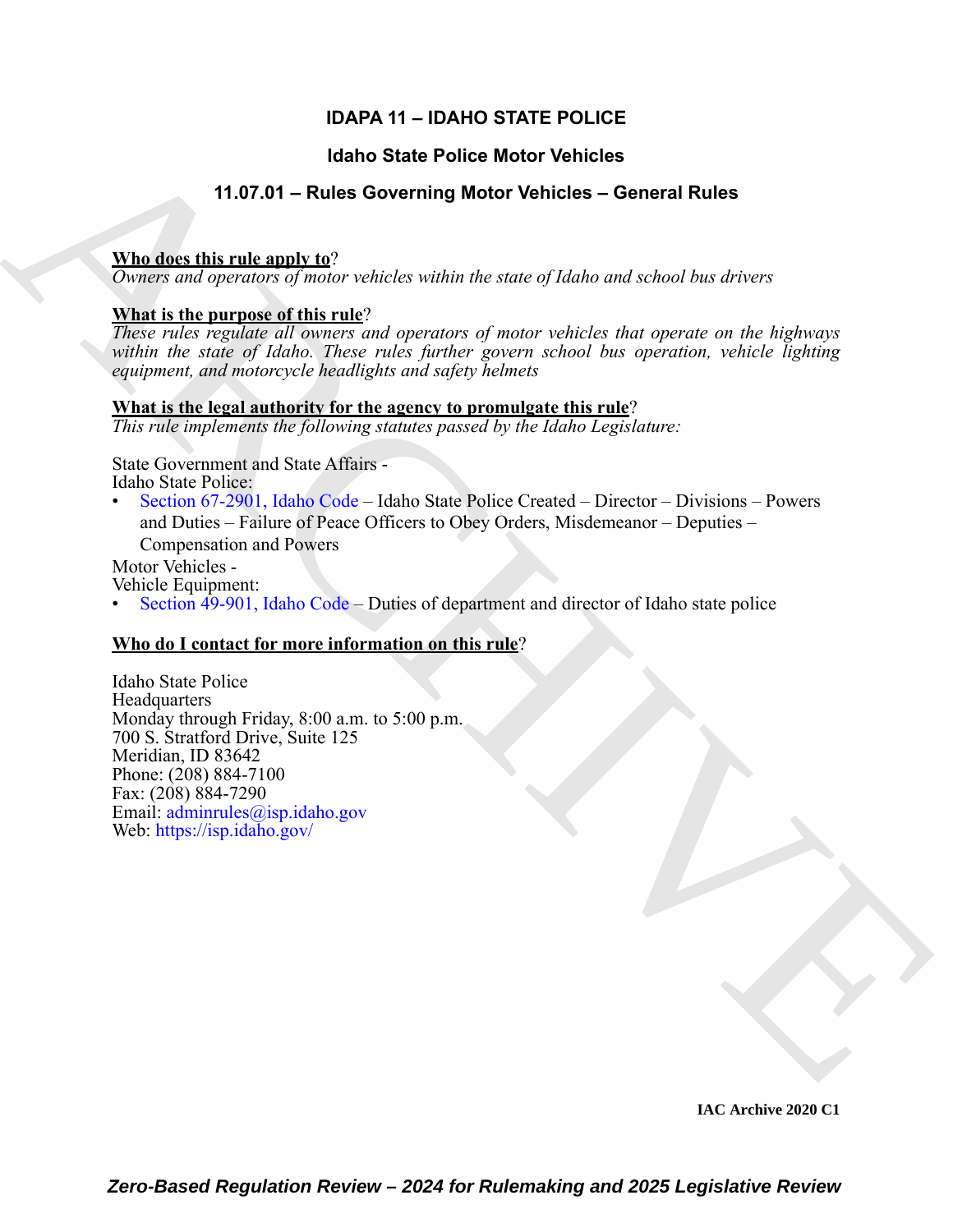# **Table of Contents**

# 11.07.01 - Rules Governing Motor Vehicles - General Rules

| 030. Idaho State Department Of Education, Standards For Idaho School Buses |  |
|----------------------------------------------------------------------------|--|
|                                                                            |  |
|                                                                            |  |
|                                                                            |  |
|                                                                            |  |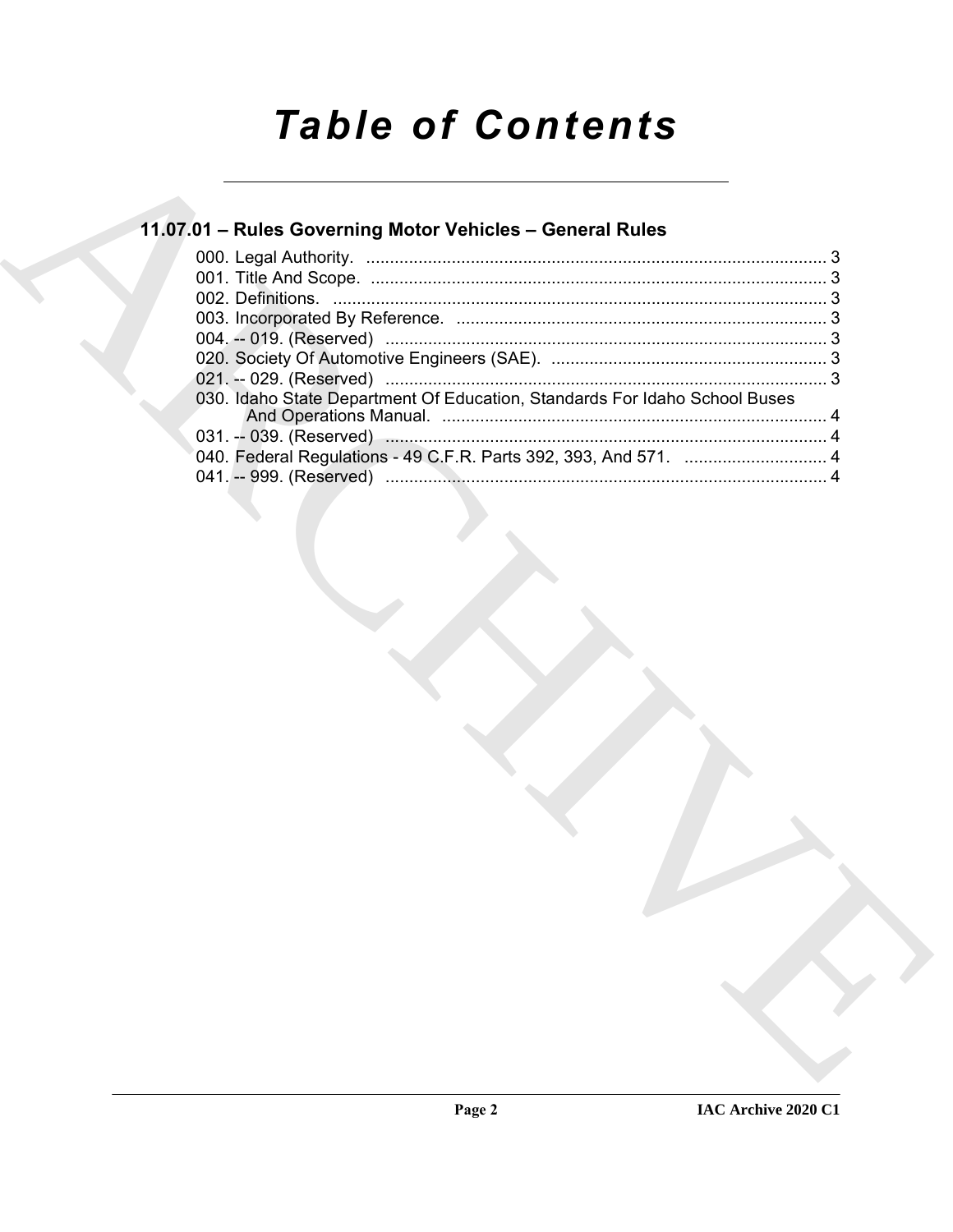#### **11.07.01 – RULES GOVERNING MOTOR VEHICLES – GENERAL RULES**

#### <span id="page-2-10"></span><span id="page-2-1"></span><span id="page-2-0"></span>**000. LEGAL AUTHORITY.**

These rules adopting national safety codes and standards are promulgated pursuant to the authority granted to the Idaho State Police pursuant to Section 67- 2901 and 49-901, Idaho Code. (4-2-08)

#### <span id="page-2-15"></span><span id="page-2-2"></span>**001. TITLE AND SCOPE.**

**01.** Title. The name of this chapter is IDAPA 11.07.01, "Rules Governing Motor Vehicles – General (4-2-08) Rules." (4-2-08)

**02. Scope**. All owners and operators of motor vehicles that operate on the highways under the jurisdiction of the Idaho State Police are required to comply with these rules to the extent the rules are applicable.

#### <span id="page-2-8"></span><span id="page-2-3"></span>**002. DEFINITIONS.**

The definitions in Title 49, Chapter 1, Idaho Code apply to this chapter. (3-20-20)

#### <span id="page-2-9"></span><span id="page-2-4"></span>**003. INCORPORATED BY REFERENCE.**

Rules 20, 30, and 40 incorporate by reference various state and national safety codes and federal regulations. Each applicable rule identifies the issuing entity for each code or regulation and indicates where the incorporated materials may be obtained. Incorporated materials are also available for inspection and copying at the Headquarters Office of the Idaho State Police, listed in Rule 004. The following codes and standards are incorporated: (4-2-08)

**01. Society of Automotive Engineers (SAE)**. The SAE Ground Vehicle Lighting Standards Manual, 2009 edition, and SAE standards J586, J588, and J639 are published by the Society of Automotive Engineers and are available from SAE World Headquarters, 400 Commonwealth Drive, Warrendale, PA 15096-0001 and may be ordered by calling 1-877-606-7323 or on the worldwide web at http://store.sae.org/.  $(4-2-08)$ ordered by calling 1-877-606-7323 or on the worldwide web at http://store.sae.org/.

These relations and the set of the set of the set of the set of the set of the set of the set of the set of the set of the set of the set of the set of the set of the set of the set of the set of the set of the set of the **02. Idaho State Department of Education, Standards for Idaho School Buses and Operations Manual**. The Standards for Idaho School Buses and Operations Manual, effective July 1, 2018, is published by the Idaho Department of Education, 650 West State Street, P.O. Box 83720, Boise, ID 83720-0027 and may be ordered by calling 1-208-332-6800 or downloaded from the worldwide web at http://www.sde.idaho.gov/studenttransportation/files/forms-lists/regulations/SISBO-Manual-2018.pdf. (4-2-08)

**03. Federal Regulations – 49 C.F.R. Parts 392, 393, and 571 (June 3, 2019)**. These regulations are found in the Code of Federal Regulations, available from the U.S. Government Printing Office, Superintendent of Documents, Attn: New Orders, PO Box 37954, Pittsburgh, PA 15250-7954. The incorporated parts are also available on the worldwide web at https://www.ecfr.gov/cgi-bin/ECFR?page=browse. (4-2-08) on the worldwide web at https://www.ecfr.gov/cgi-bin/ECFR?page=browse.

#### <span id="page-2-5"></span>**004. -- 019. (RESERVED)**

#### <span id="page-2-11"></span><span id="page-2-6"></span>**020. SOCIETY OF AUTOMOTIVE ENGINEERS (SAE).**

In accordance with the SAE Ground Vehicle Lighting Standards Manual, and SAE standards J586, J588, and J639, all owners and operators of motor vehicles that operate on the highways under the jurisdiction of the Idaho State Police are required to comply with the applicable provisions incorporated by reference in Subsection 008.01. (3-29-10)

<span id="page-2-13"></span>**01. Standards and Specifications for Lighting Devices**. Pursuant to Section 49-901(1), Idaho Code, the standards and specifications set forth by the Society of American Engineers in the SAE Ground Vehicle Lighting Standards Manual, as incorporated by reference in Subsection 008.01. (3-29-10) (3-29-10)

<span id="page-2-14"></span>**02. Standards for Rear Mounted Acceleration and Deceleration Lighting Systems (Use Optional)**. The current standards found in "Supplemental High Mounted Stop and Rear Turn Signal Lamps for Use on Vehicles Less Than 2032 MM Overall Width -- SAE J586 and J588," is found in Section 49-921, Idaho Code, as incorporated by reference in Subsection 008.01. (4-2-08)

<span id="page-2-12"></span>**03. Safety Practices and Standards for Automotive Air Conditioning Devices, Standards and Specifications**. Pursuant to Section 49-901(7), Idaho Code, the current standards set forth in "Safety Practices For Mechanical Vapor Compression Refrigeration Equipment of Systems Used to Cool Passenger Compartment of Motor Vehicles -- SAE J639," as incorporated by reference in Subsection 008.01. (4-2-08)

#### <span id="page-2-7"></span>**021. -- 029. (RESERVED)**

**Section 000 Page 3**

 $(4-2-08)$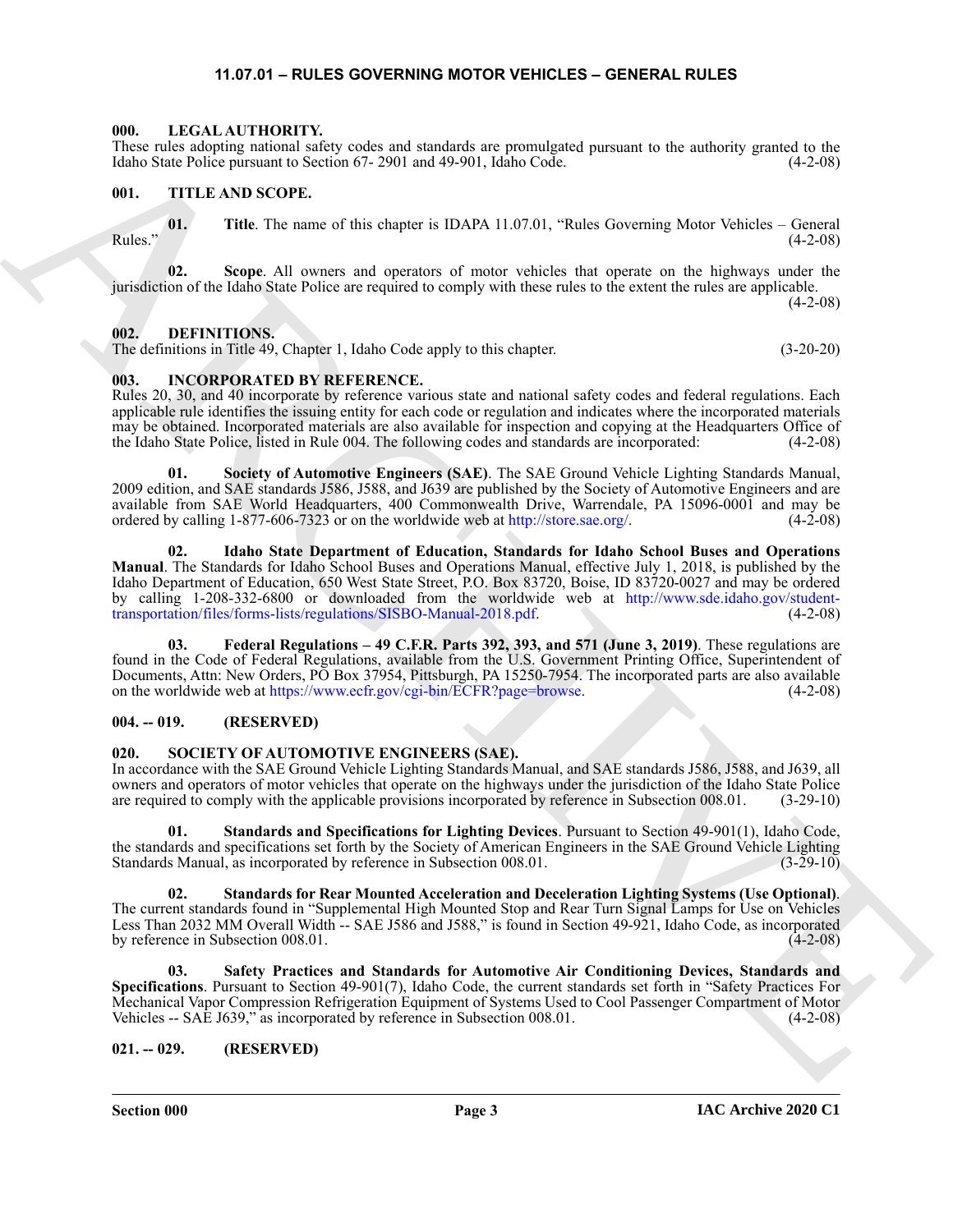#### <span id="page-3-0"></span>**030. IDAHO STATE DEPARTMENT OF EDUCATION, STANDARDS FOR IDAHO SCHOOL BUSES AND OPERATIONS MANUAL.**

In accordance with the "Standards for Idaho School Buses and Operations" manual, all owners and operators of motor vehicles that operate on the highways under the jurisdiction of the Idaho State Police are required to comply with the applicable standards incorporated by reference in Subsection 006.02. (3-20-20)

<span id="page-3-10"></span>**01. General Rules**. Pursuant to Section 49-901(8), Idaho Code, the standards found in the "Standards for Idaho School Buses and Operations" manual approved by the Idaho State Department of Education incorporated by reference in Subsection 006.02. (3-20-20)

<span id="page-3-11"></span>**02. Lighting Equipment**. Pursuant to Section 49-901(2), Idaho Code, the standards found in the "Standards for Idaho School Buses and Operations" manual approved by the Idaho State Department of Education incorporated by reference in Subsection 006.02.

#### <span id="page-3-1"></span>**031. -- 039. (RESERVED)**

#### <span id="page-3-4"></span><span id="page-3-2"></span>**040. FEDERAL REGULATIONS - 49 C.F.R. PARTS 392, 393, AND 571.**

In accordance with Title 49 of the Code of Federal Regulations, Parts 392, 393, and 571, all owners and operators of motor vehicles that operate on the highways under the jurisdiction of the Idaho State Police are required to comply with the applicable Parts found in Title 49 of the Code of Federal Regulations. (3-29-10)

<span id="page-3-5"></span>**01. Certain Vehicles Required to Stop at All Railroad Crossings**. Pursuant to Section 49-648, Idaho Code, the Director hereby incorporates by reference the requirements found in Title 49 (49 C.F.R.) of the Code of Federal Regulations (Federal Motor Carrier Safety Regulations) Part 392, Subpart B, Section 392.10, as if set forth herein in full. (4-2-08)

<span id="page-3-7"></span><span id="page-3-6"></span>**02. Devices With Self Contained Energy Sources**. Pursuant to Section 49-952, Idaho Code, the Director hereby incorporates by reference the standards and specifications with regard to Requirements for fusees and liquid burning flares found in 49 C.F.R., Part 393, Subpart H, Section 393.95. Warning devices with self-contained energy sources permissible, under this chapter are limited to liquid burning emergency flares, and fusees. (4-2-08)

**EVALUATE Subsect of Property Control in the Control of Property Control in the Control of Property Control in the Control of Control of Control of Control of Control of Control of Control of Control of Control of Control 03. Modulating Headlights for Motorcycles**. Pursuant to Section 49-925, 49-901(3), 49-901(4), Idaho Code, the Director hereby approves modulating headlights for use on motorcycles. Such headlights shall conform to the standards and specifications with regard to modulating headlights found in 49 C.F.R. Section 571.108, Standard 108, S7.9.4, which is hereby adopted by reference as if set forth herein in full. (4-2-08) Standard 108, S7.9.4, which is hereby adopted by reference as if set forth herein in full.

<span id="page-3-9"></span>**04. Standards for Safety Helmets**. Pursuant to Section 49-666, Idaho Code, the Director hereby incorporates by reference the standards found in 49 C.F.R. Section 571.218, Standard No. 218, as if set forth herein in full. (4-2-08)

<span id="page-3-8"></span>**05. Standards for Devices Without Self Contained Energy Sources**. Pursuant to Section 49-952, Idaho Code, the Director hereby incorporates by reference the standards and specifications with regard to reflex reflective and fluorescent material warning devices found in 49 C.F.R. Section 571.125, Standard 125, as if set forth herein in full. (3-29-10)

<span id="page-3-3"></span>**041. -- 999. (RESERVED)**